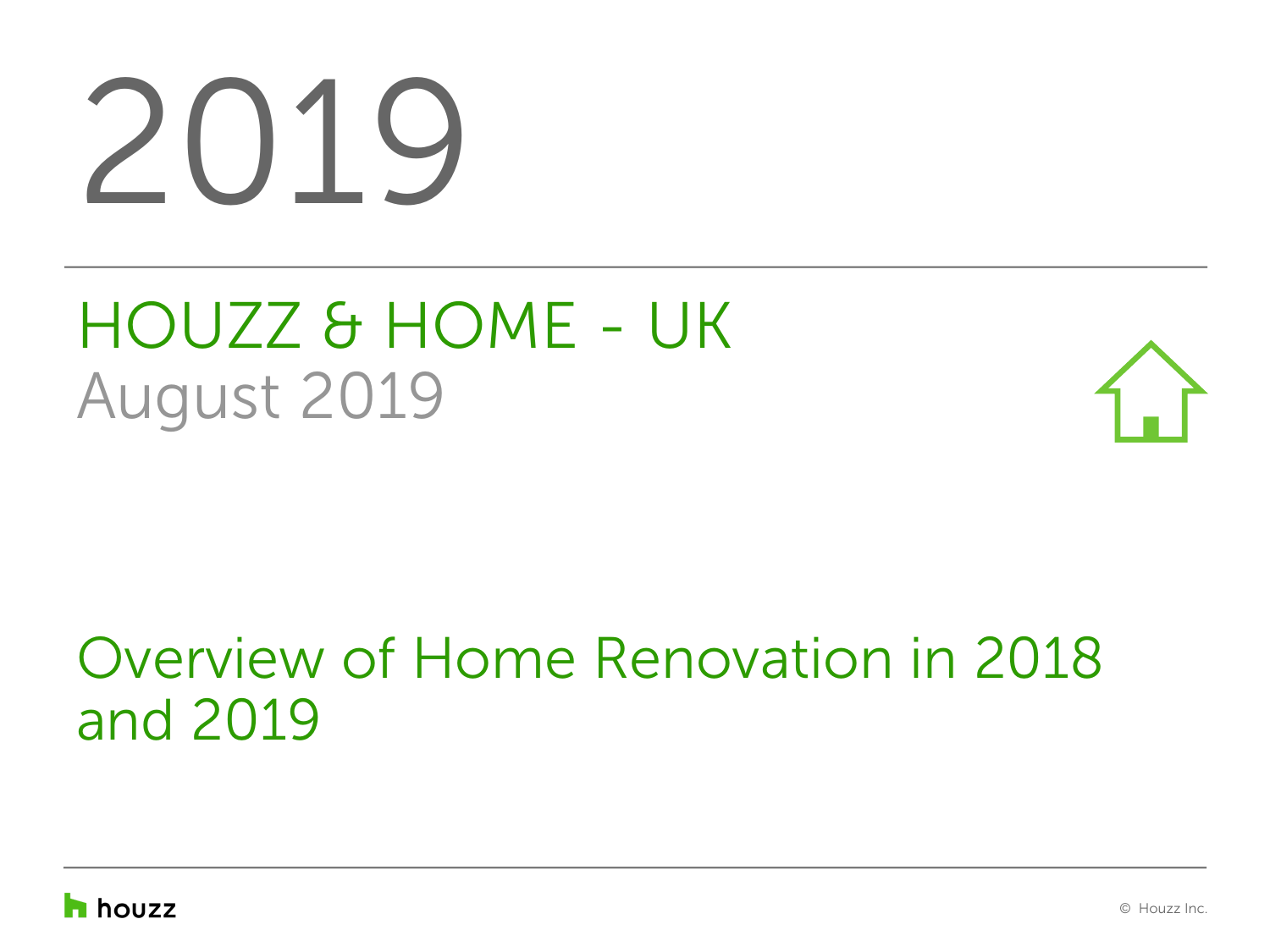# Big Ideas

### GROWTH IN KITCHEN RENOVATION SPEND

Kitchens were one of the most popular and most expensive rooms to renovate in 2018. In fact, financial investment in a typical (median) kitchen renovation grew 11% in 2018, to £10,000. Median spend on bathroom renovations also grew by 9%, to a median spend of £4,350 in 2018.

### RENOVATING ACTIVITY REMAINS STEADY

Renovating activity remained strong through 2018. More than half of homeowners on Houzz renovated an average of three rooms per project, at an overall median spend of £18,000. Similar to expectations from previous years, 46% of renovating homeowners planned to continue or begin renovations in 2019.

### RENOVATING ACTIVITY DRIVEN BY OLDER GENERATIONS

Baby Boomers (ages 55-74) and Gen Xers (ages 40-54) combined represent three quarters of the renovating activity (74%), at a median spend of £20,000, each. 42% of Gen Xers and 29% of Baby Boomers anticipate new projects in 2019.

### MOTIVATIONS FOR RENOVATING

As homeowners consider whether to renovate their current home or to purchase a new home, the top two considerations for renovating are to stay in their current home or area, outranking return on investment. Wanting to stay in the current home is the biggest decision driver for Baby Boomers and Gen Xers, whereas Millennials (ages 25 to 39) chose to stay in their current home and renovate because it was more affordable than moving.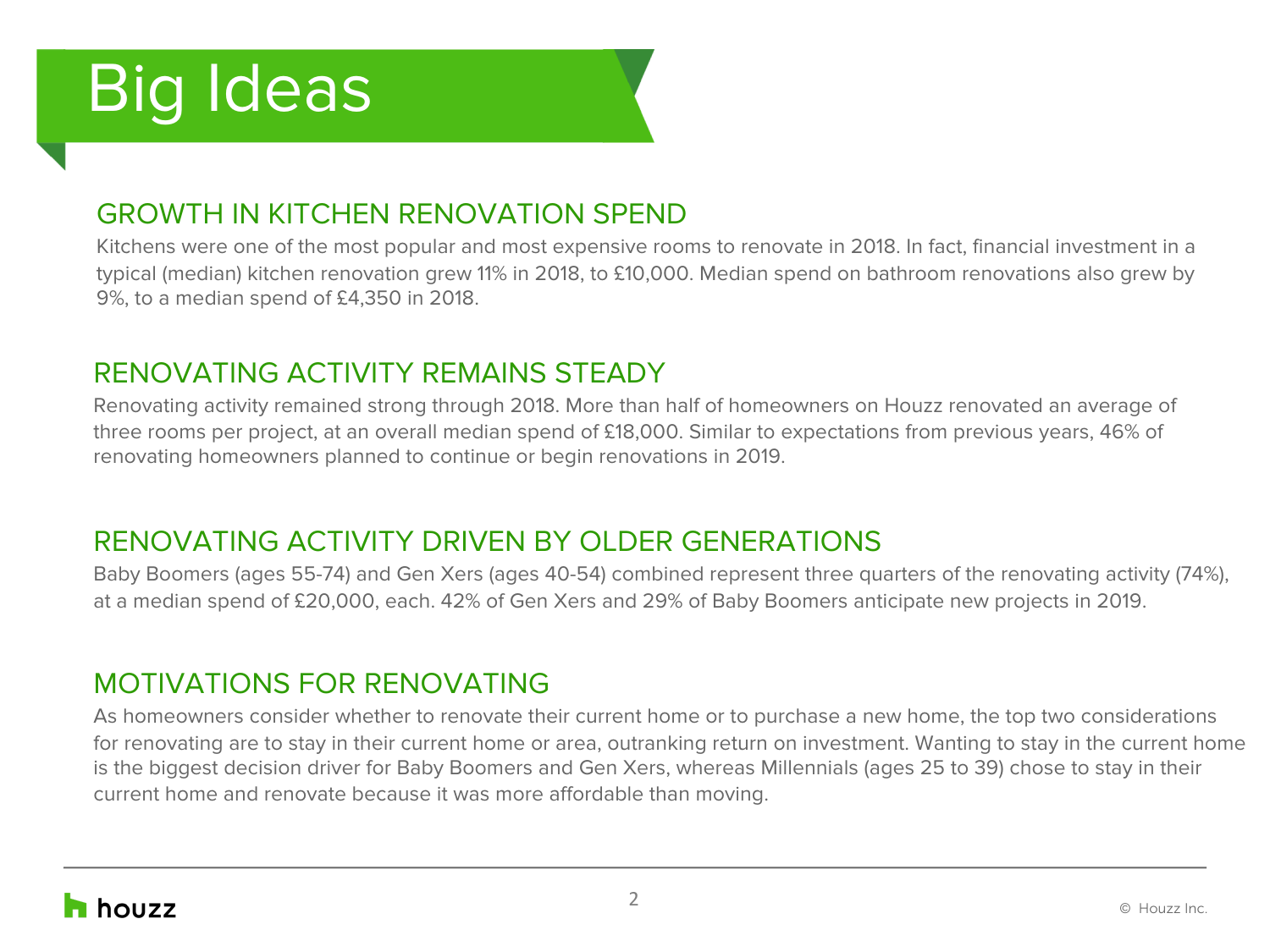### What We Are Doing in Our Homes

Charts below show the frequency of activities related to the primary home in 2016, 2017 and 2018, as well as the median renovation spend per renovating homeowner in 2016, 2017 and 2018, overall and by age, as reported by homeowners on Houzz UK.





#### ACTIVITIES IN THE HOME BY YEAR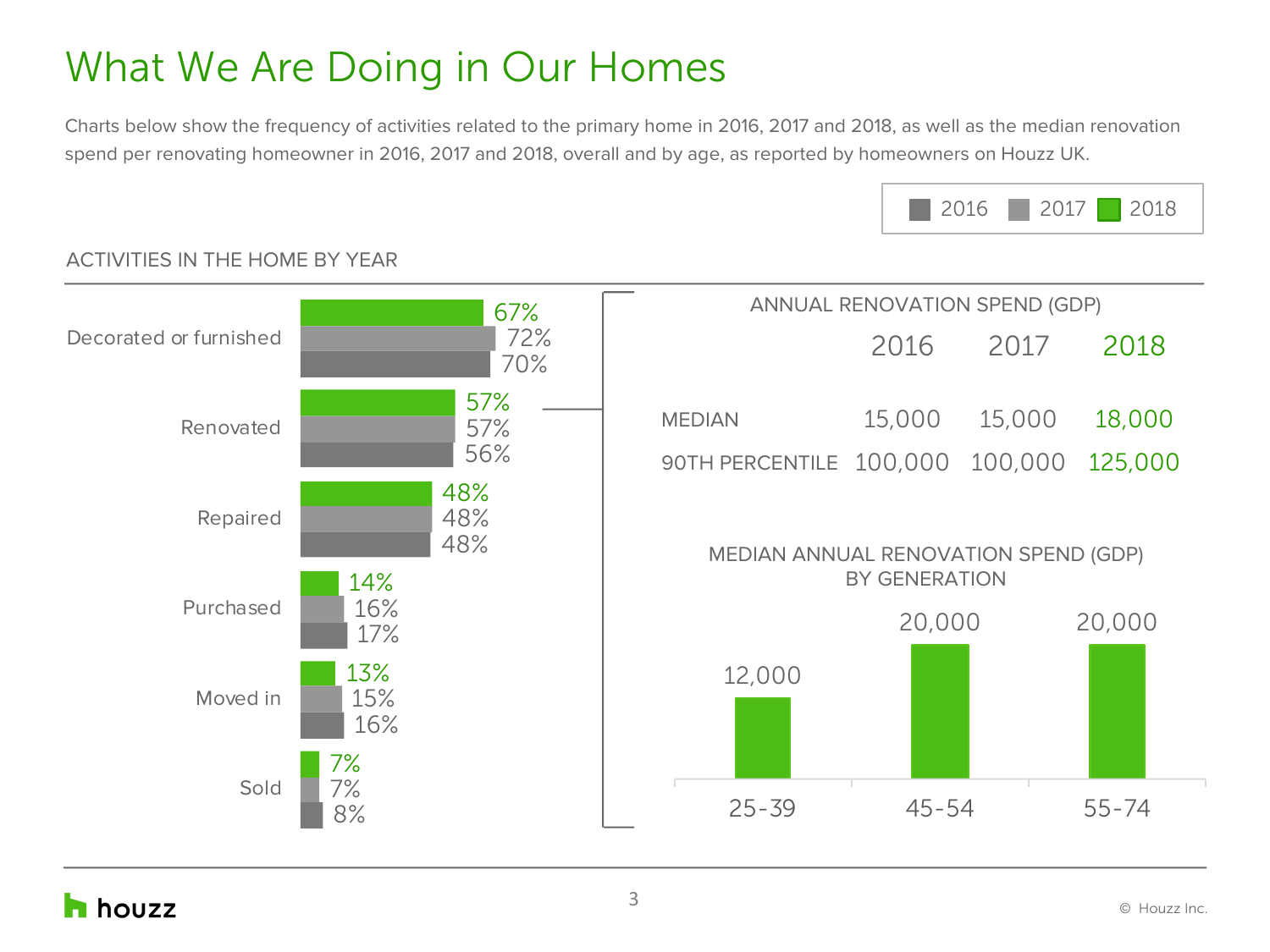### How We Are Funding Our Home Renovations

Charts below show the frequency of top five funding sources for home renovations, overall and by age, as reported by homeowners who renovated their primary homes in 2018. Year-over-year comparisons are not possible due to a change in question wording.



#### OVERALL OVERALL RENOVATING HOMEOWNERS BY AGE 87% 27% 15% 16% 16% 78% 19% 16% 20% 11% 79% 12% 19% 5% 8% 80% 18% 16% 14% 11% Cash/savings Credit card that can be used anywhere Cash from previous home sale Cash from home mortgage refinance Gift/inheritance

### TOP FIVE RENOVATION FUNDING SOURCES IN 2018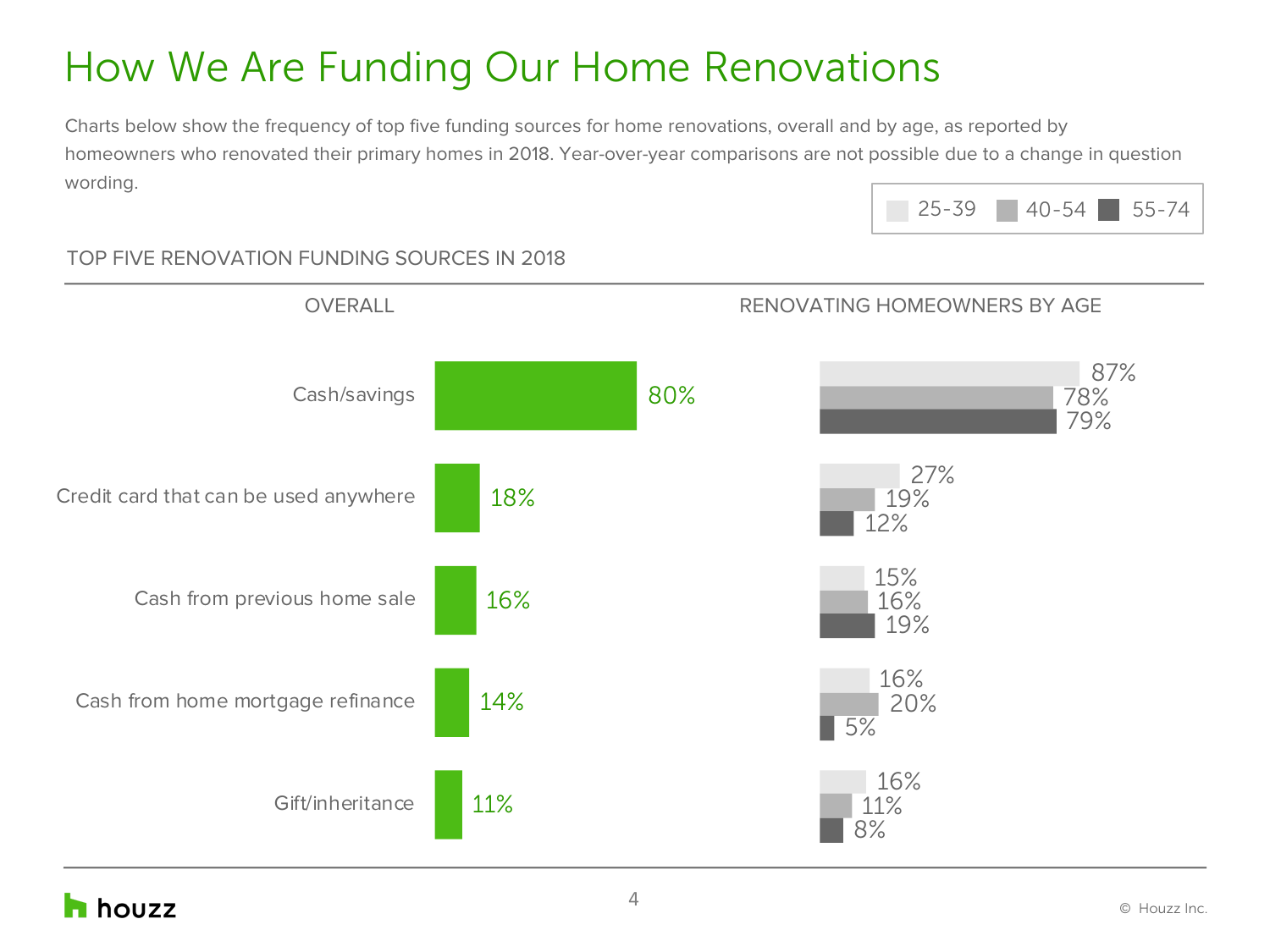### Why We Are Renovating Now

Chart below shows the frequency of top five reasons for starting renovations, overall and by age, as reported by homeowners who renovated their primary homes in 2016, 2017 and 2018.



#### TOP FIVE REASONS FOR STARTING RENOVATIONS BY YEAR

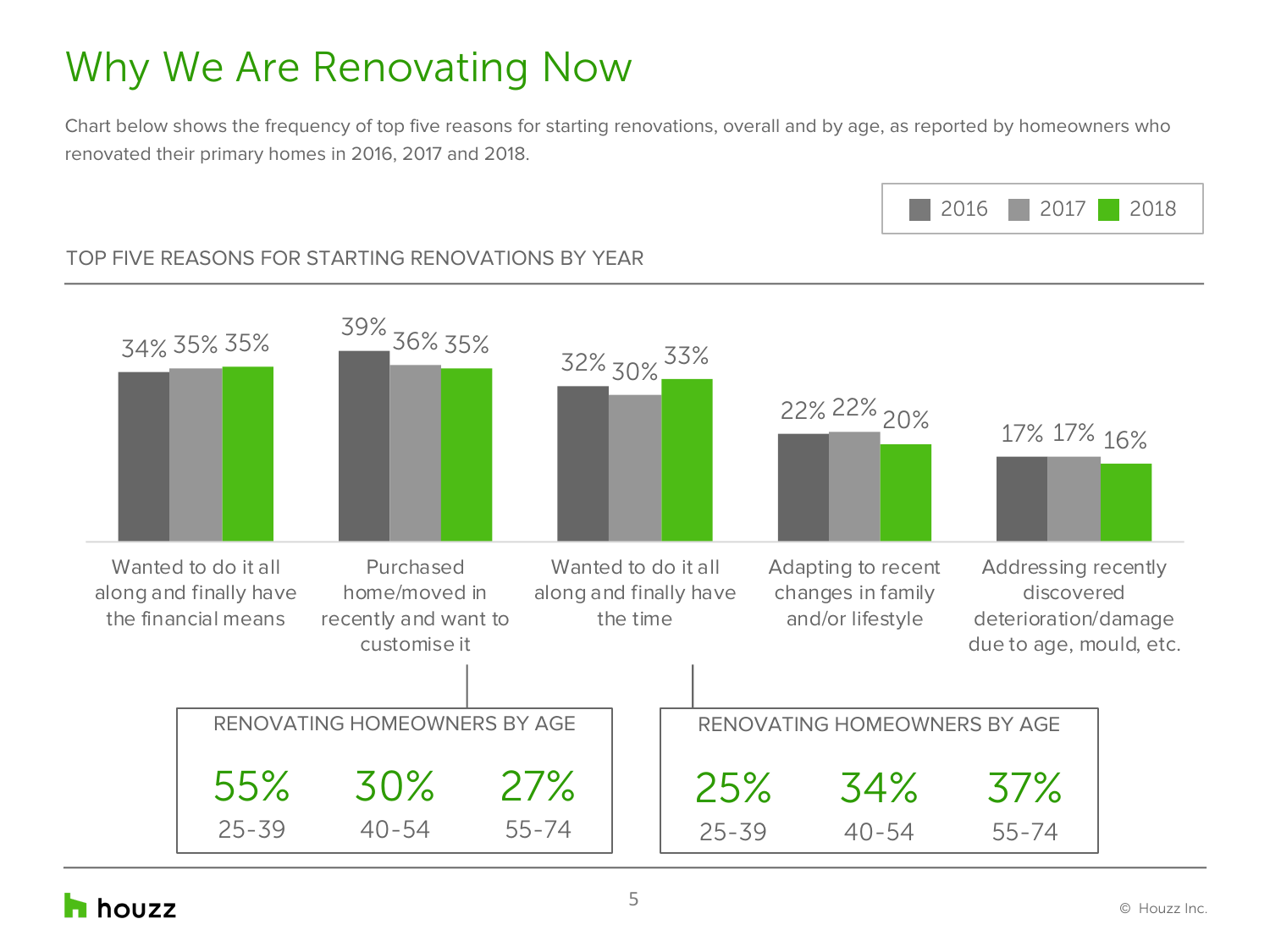### What We Prioritise During Renovations

Chart below shows the frequency of priorities during renovations, overall and by age, as reported by homeowners who renovated their primary homes in 2018.

### TOP RENOVATION PRIORITIES IN 2018

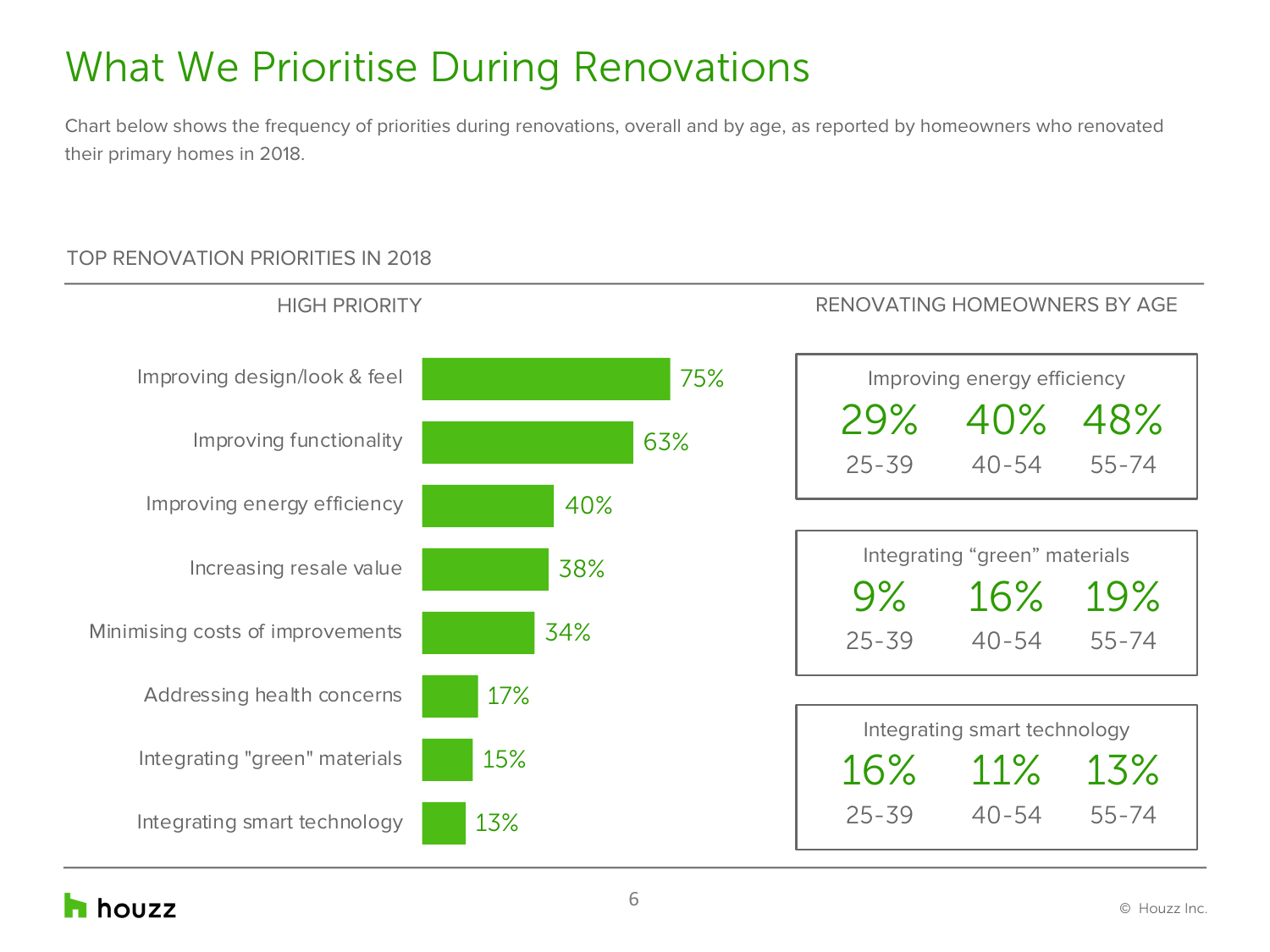### What Renovation Challenges We Face

Charts below show the frequency of top five challenges during home renovations, overall and by age, as reported by homeowners who renovated their primary homes in 2018.

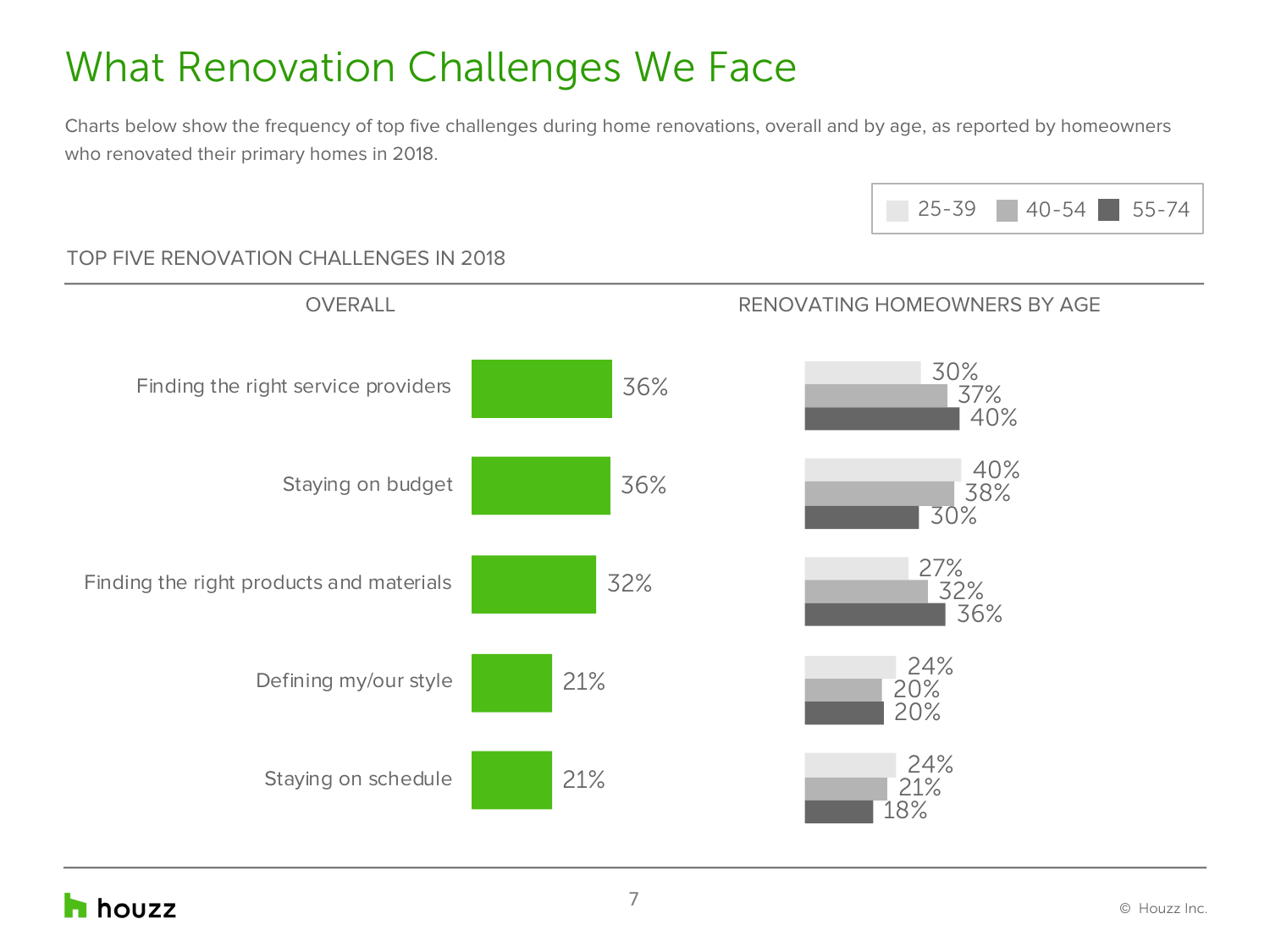### Where We Focus Our Efforts

Charts and tables below show the frequency of most popular 2016, 2017 and 2018 renovations of interior rooms, as well as 2018 upgrades of home systems, exterior building features, and outdoor features, as reported by homeowners who renovated their primary homes.





#### TOP INTERIOR ROOM RENOVATIONS BY YEAR TOP HOME SYSTEM UPGRADES IN 2018

| 45%            | 42%      | 40%        |
|----------------|----------|------------|
| <b>Heating</b> | Plumbing | Electrical |

#### TOP EXTERIOR FEATURE UPGRADES IN 2018

| 32%                                  | 29%                   | 28%                   |  |  |  |  |
|--------------------------------------|-----------------------|-----------------------|--|--|--|--|
| Windows or<br>skylights              | Gutters/<br>downpipes | <b>Exterior doors</b> |  |  |  |  |
| TOP OUTDOOR FEATURE UPGRADES IN 2018 |                       |                       |  |  |  |  |
| 28%                                  | 25%                   | 24%                   |  |  |  |  |
| Beds &<br>borders                    | Fence                 | Patio or<br>terrace   |  |  |  |  |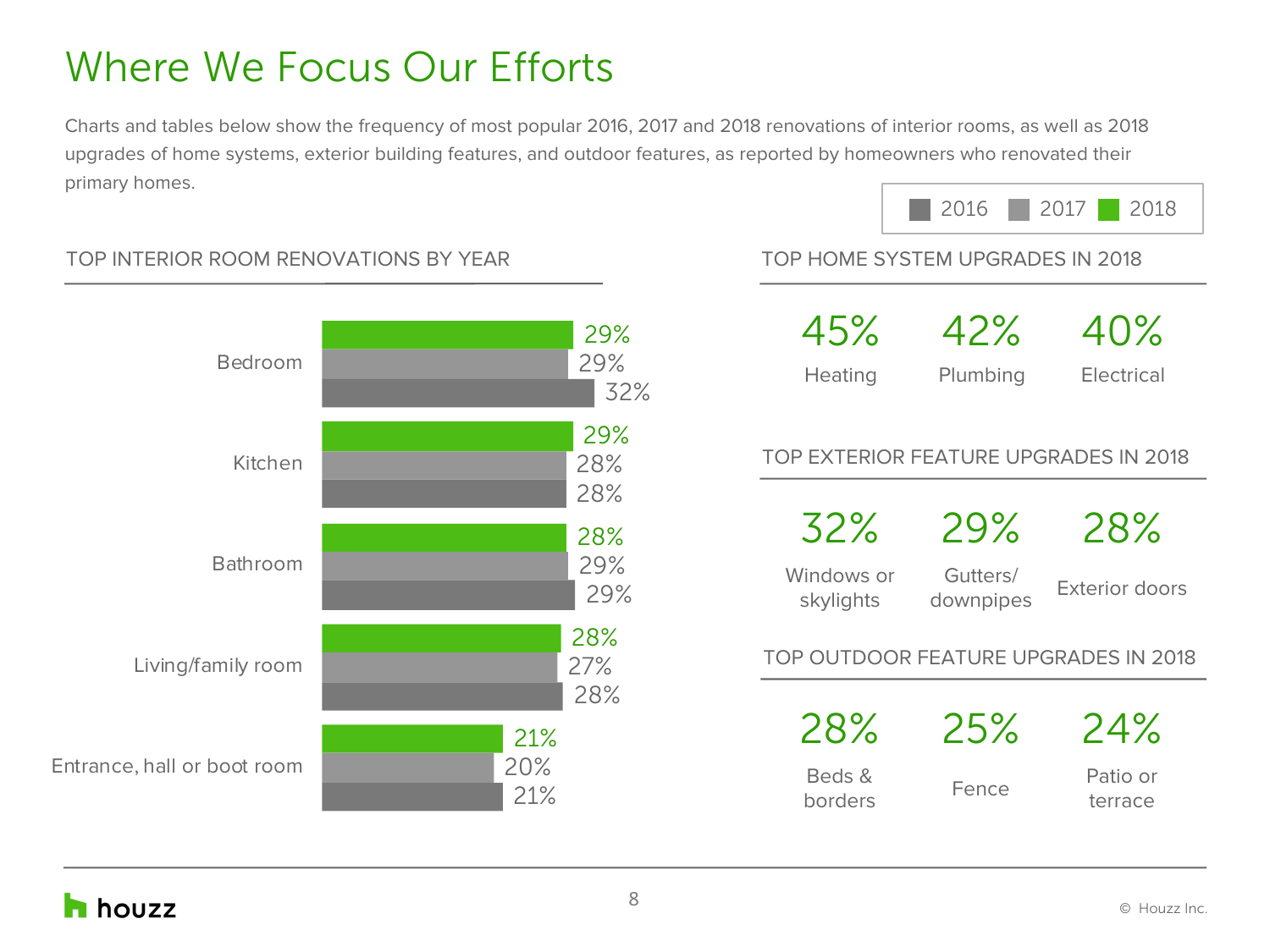### How Many Features We Upgrade

Charts and tables below show the average number of upgrades during home renovations in 2016, 2017 and 2018, and frequency of these upgrades by age, as reported by homeowners who renovated their primary homes.



#### RENOVATING HOMEOWNERS BY AGE Interior rooms 3.0 2.8 2.8 25-39 40-54 55-74 Home systems 3.2 3.0 2.6 25-39 40-54 55-74 Exterior features 2.9 3.2 2.9 25-39 40-54 55-74 OVERALL UPGRADED FEATURES 2.9 2.8 2.8 2.9 2.8 2.5 3.0 2.8 2.5 INTERIOR ROOMS HOME SYSTEMS EXTERIOR FEATURES

#### NUMBER OF UPGRADED FEATURES BY YEAR

### h houzz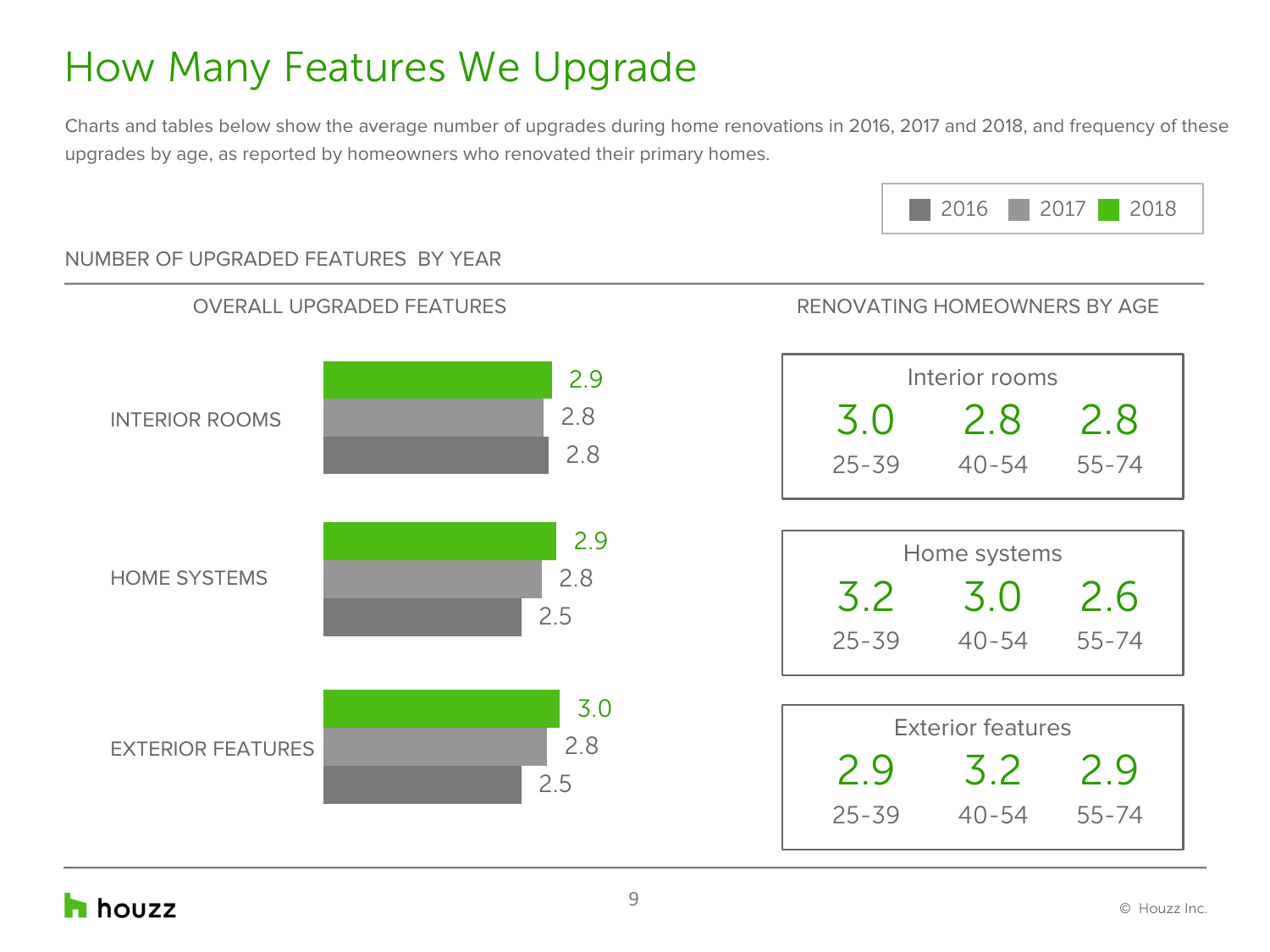### How Much We Spend on Interior Renovations

Charts below show the 2017 and 2018 median spend on interior room renovations, as well as the percentage change between 2017 and 2018, as reported by homeowners who renovated these interior spaces in their primary homes.



#### MEDIAN SPEND ON INTERIOR ROOM RENOVATIONS BY YEAR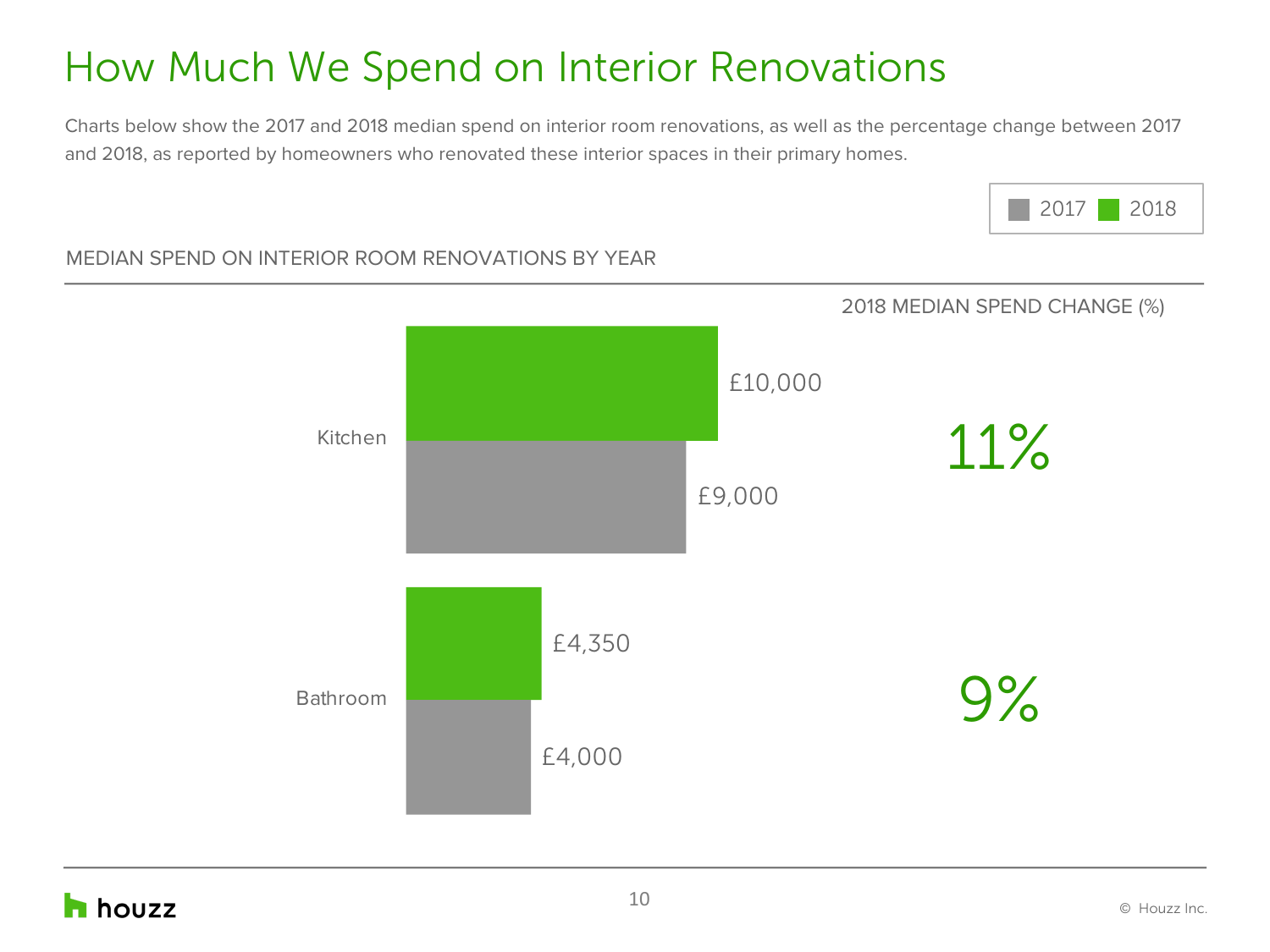### How We Plan Our Home Renovations

Charts and tables below show the frequency of professional hiring in 2016, 2017 and 2018, overall and by age, as reported by homeowners who renovated their primary homes.

#### PRO HIRING

| <b>OVERALL PRO HIRING</b> |                   | SPECIFIC PRO HIRING IN 2018     |                                |     |
|---------------------------|-------------------|---------------------------------|--------------------------------|-----|
| 93%                       | 94%               | 92%                             | Home Builder                   | 30% |
| 2016                      | 2017              | 2018                            | Kitchen Designer or Fitter     | 28% |
|                           |                   |                                 | Architect                      | 24% |
|                           | PRO HIRING BY AGE |                                 | Bathroom Designer or Fitter    | 21% |
| 93%                       | 93%<br>91%        |                                 | Landscape Contractor           | 11% |
|                           |                   |                                 | Design and Build Firm          | 7%  |
| $25 - 39$                 | $40 - 54$         | $55 - 74$                       | Interior Designer or Decorator | 7%  |
|                           |                   | Landscape Architect or Designer | 5%                             |     |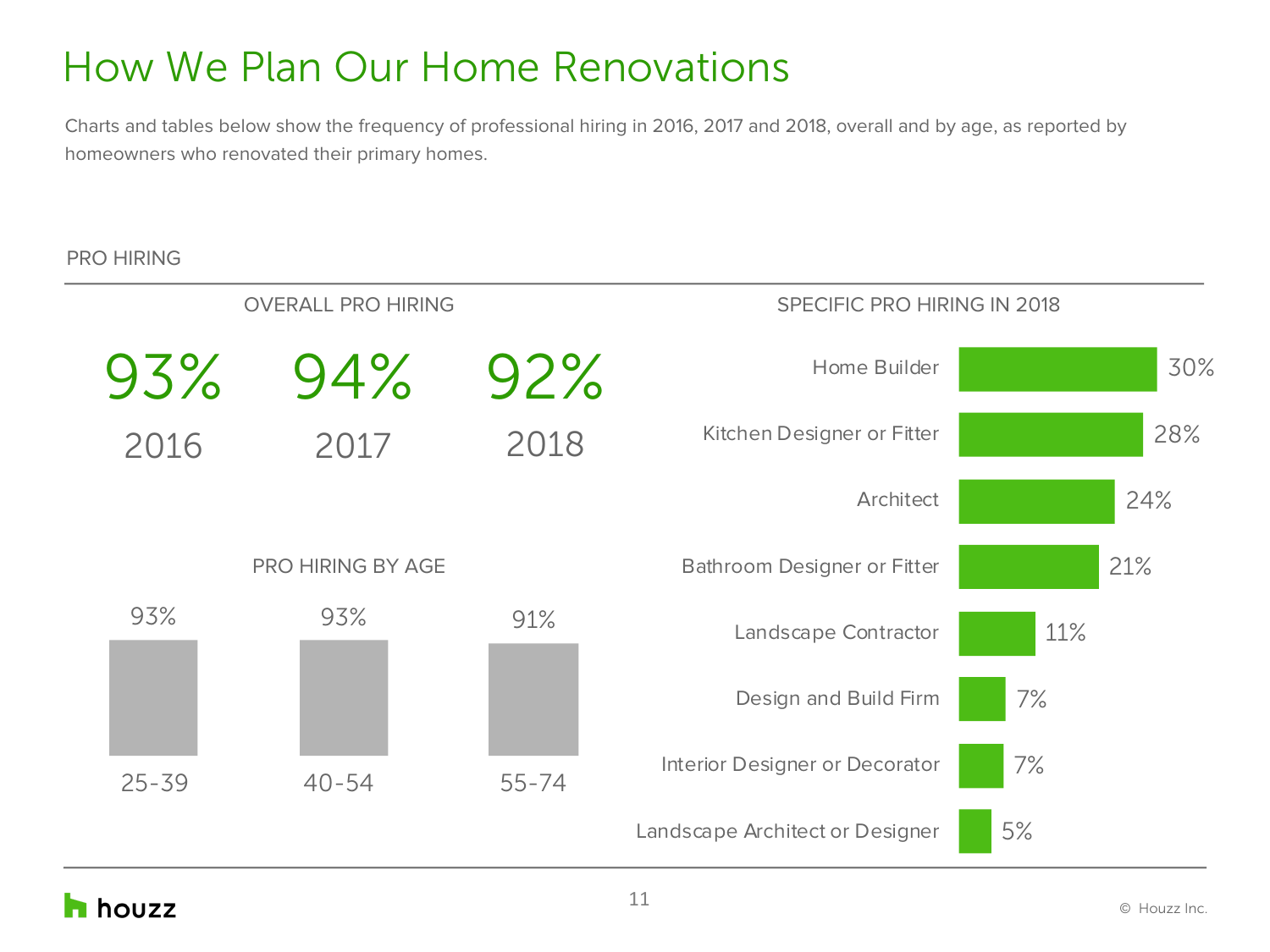### What We Are Planning for 2019

Chart below shows the frequency of planned activities and planned spend in 2019, related to the primary home, as reported by homeowners on Houzz UK.

#### PLANNED ACTIVITIES FOR 2019

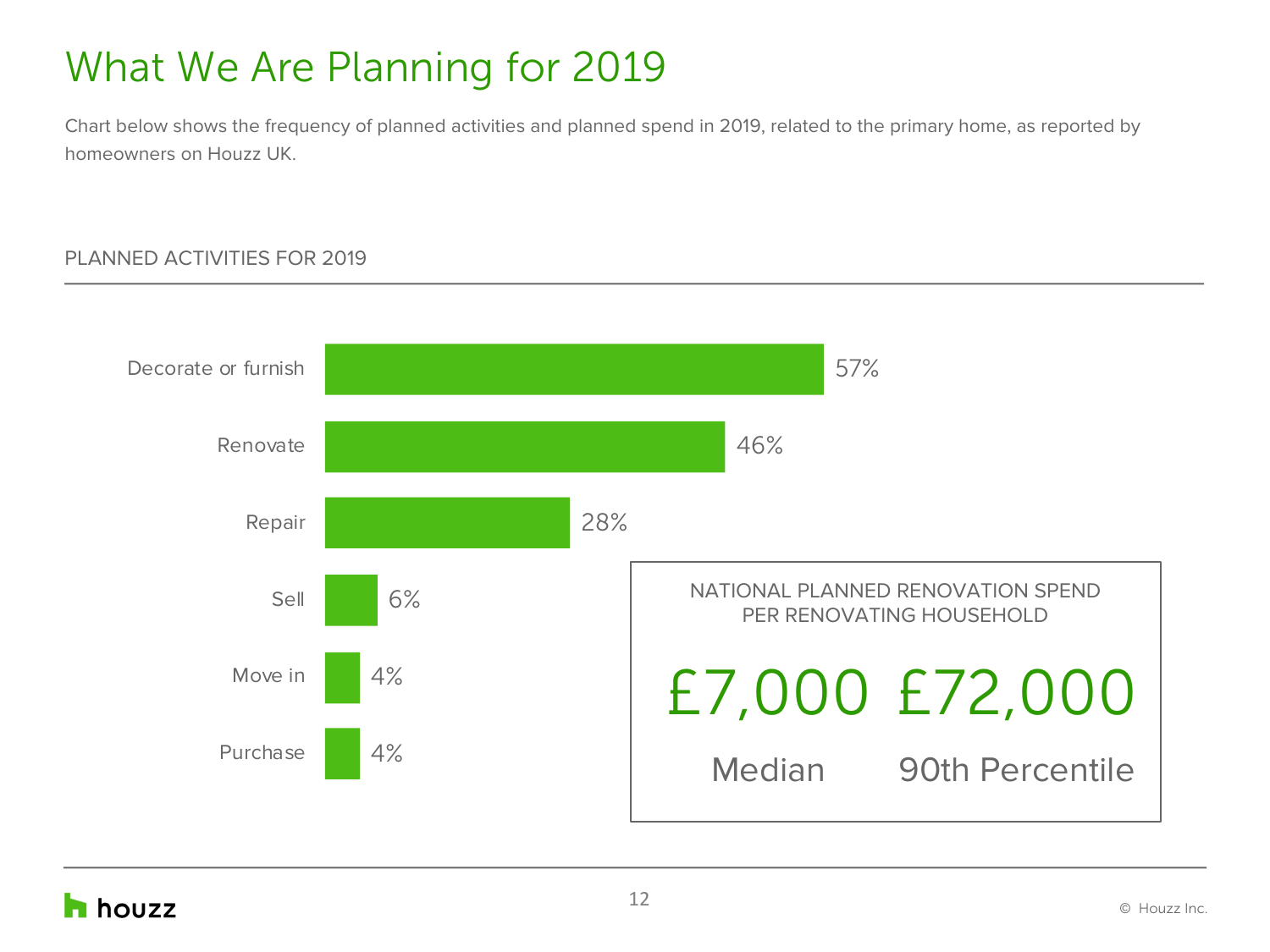# Methodology

#### **APPROACH**

Houzz is an all-in-one resource for homeowners working on a home renovation or decorating project. Our large and engaged user community is able to provide unprecedented insights on the latest market trends based on users' home improvement activity. We aggregate and share these insights with the community to give people greater confidence in the choices they make for their homes, and to give home professionals greater insights into their clients' wants and needs. With these goals in mind, Houzz conducted an online quantitative survey of registered Houzz users regarding trends in home improvement and design, fielded between 3rd April, 2019 and 30<sup>th</sup> April, 2019. The annual Houzz & Home study is the largest survey of residential renovating, building and decorating activity conducted. This survey covers every aspect of home renovation in 2018, from interior renovations and extensions to home systems, exterior upgrades and outdoor projects. This includes the historical and planned spends, professional involvement and motivations behind these projects, as well as activities planned for 2019.

#### **COMPLETES AND QUALIFICATIONS**

The 160-question survey gathered information from Houzz users who identified themselves as 18 years old or older and homeowners. The final sample consists of 7,770 respondents in the UK. The current report relies on a subset of responses, i.e., UK homeowners on Houzz (n=6,972) and UK homeowners on Houzz who renovated their primary residence in 2018 (n=3,862).

#### **SAMPLING AND WEIGHTING**

Data were gathered via an email sent to registered Houzz users. The link invited homeowners to tell us about their homes. Respondents were notified that aggregate findings would be shared with the larger Houzz community to help others in completing their own renovations. The final data were reviewed to ensure representation of the Houzz user populations.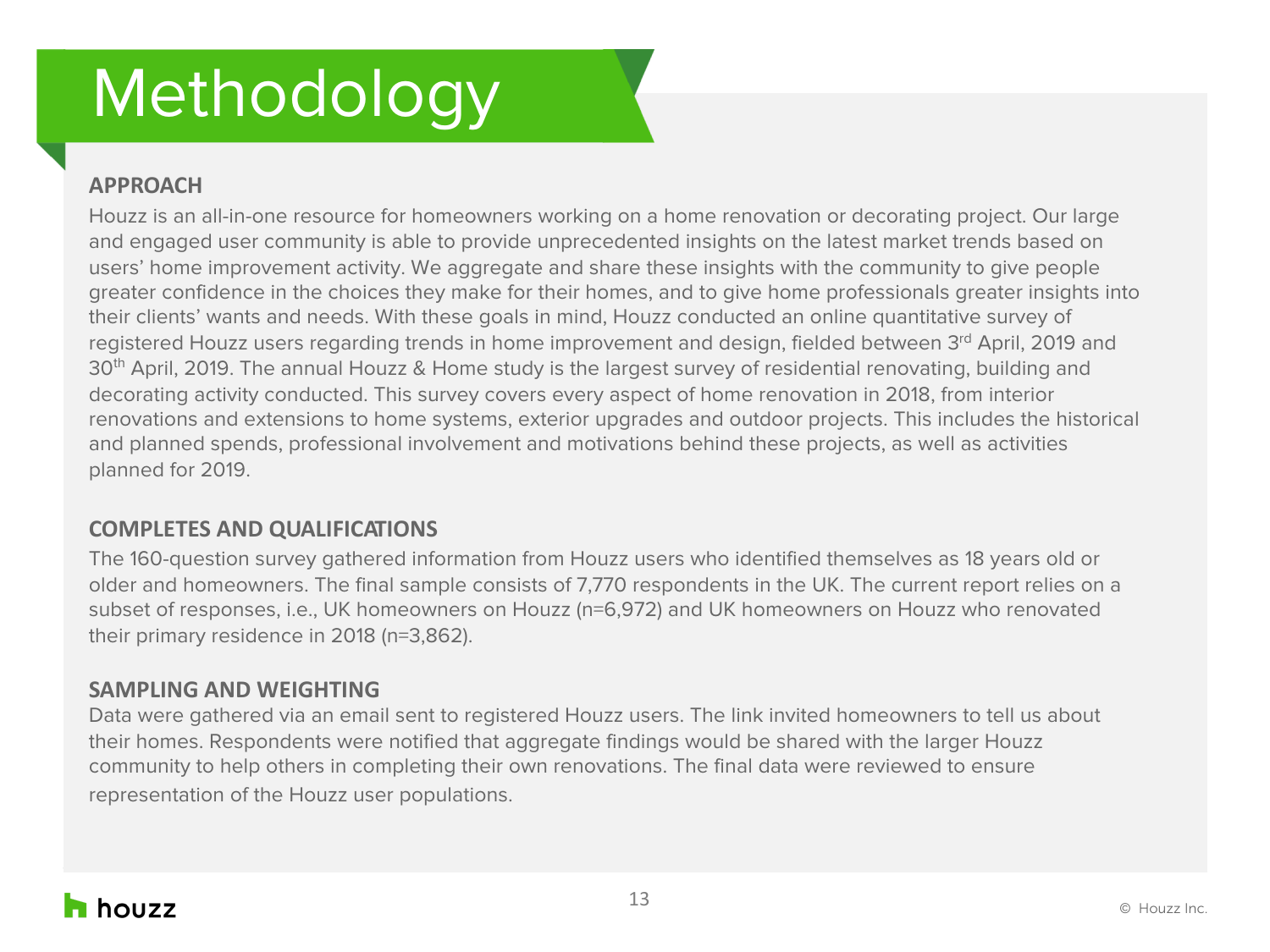# APPENDIX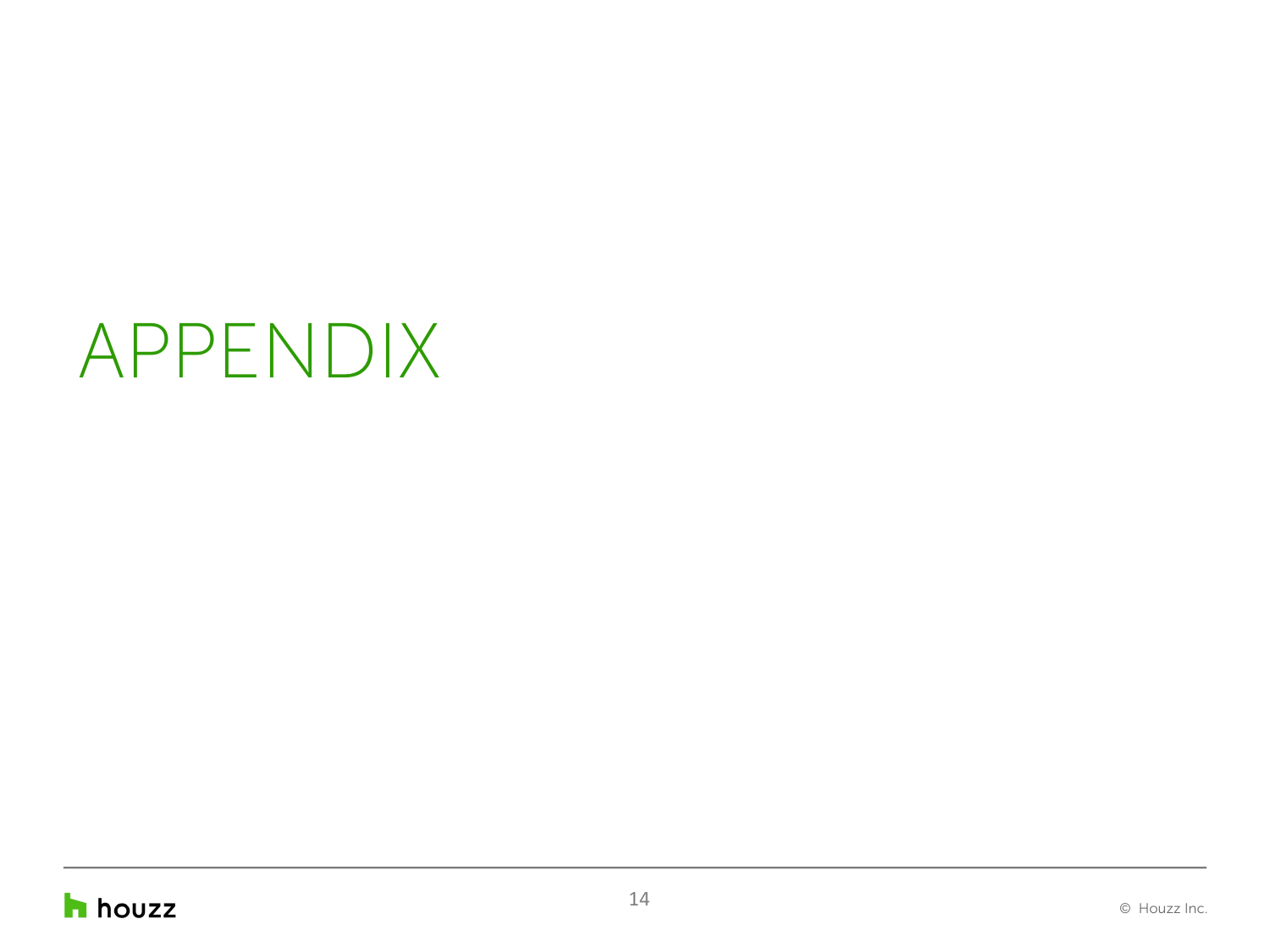### A. 2018 Renovating Homeowner Demographics

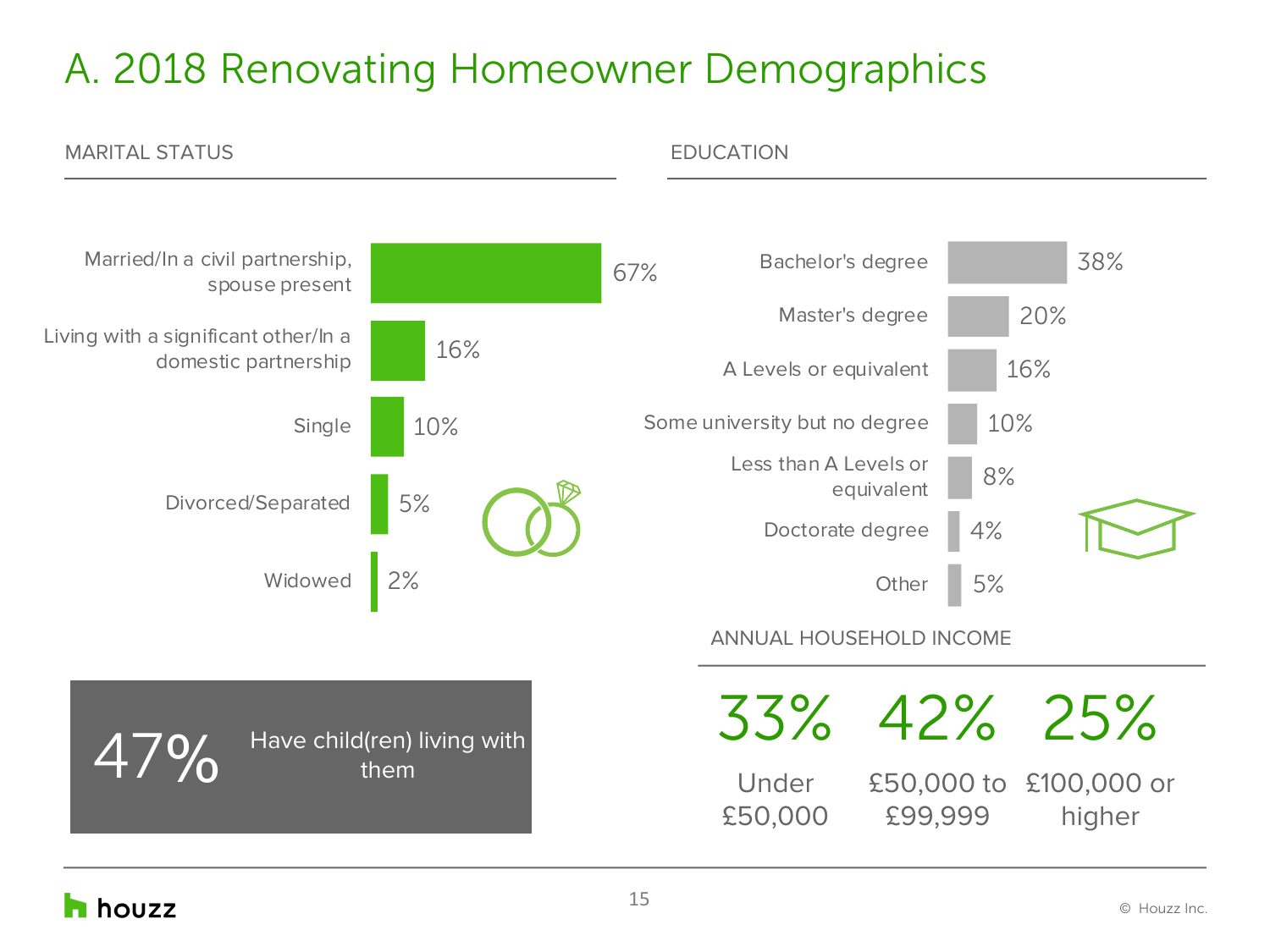### B. Characteristics of Homes Renovated in 2018

YEAR BUILT





Detached house

Semi-detached house

Terraced house

HOME TYPE THE STATE OWNER-REPORTED HOME VALUE

Other Under £300,000 £300,000 to £499,999 £500,000 or higher